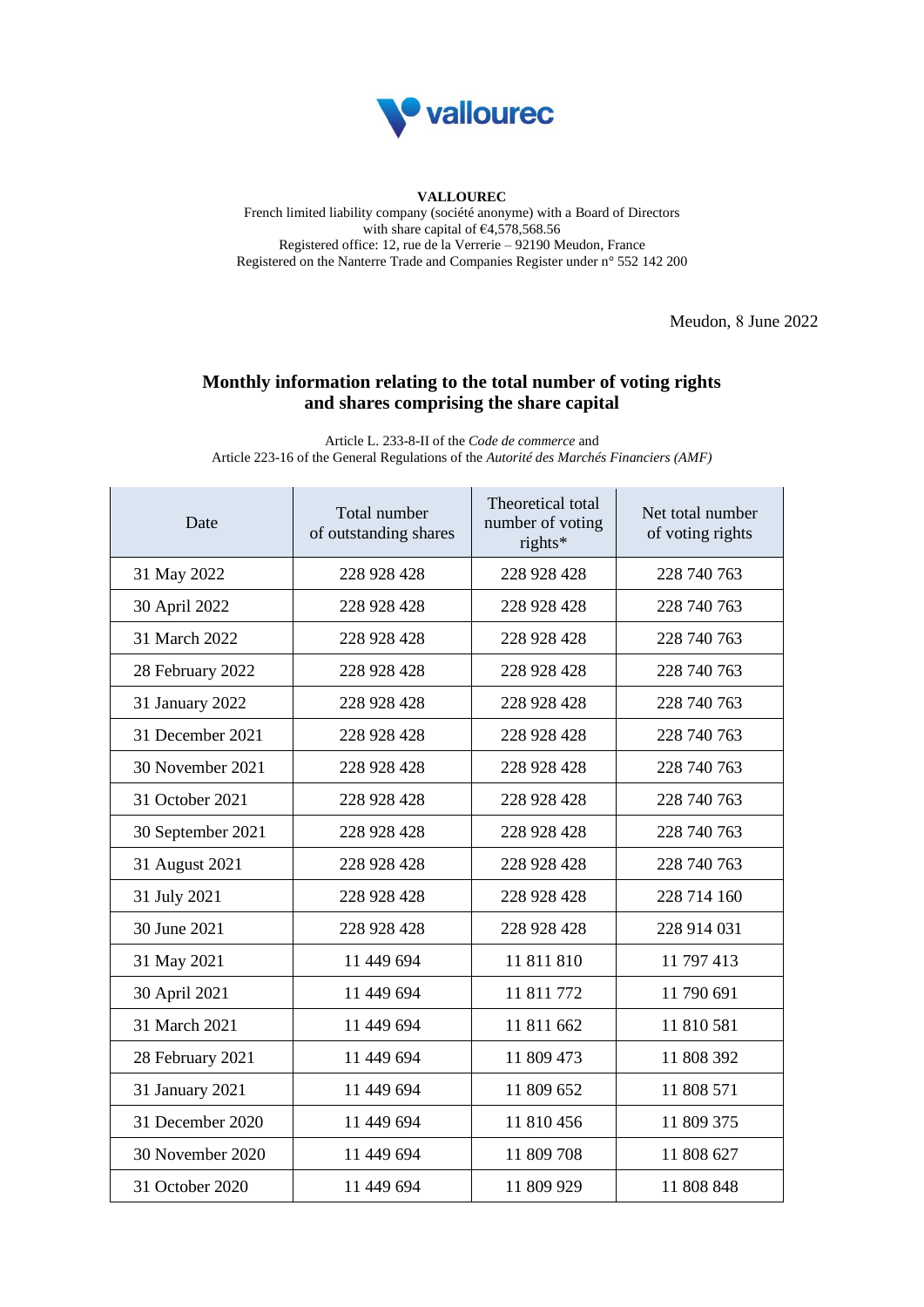

| Date              | Total number<br>of outstanding shares | Theoretical total<br>number of voting<br>rights* | Net total number<br>of voting rights |
|-------------------|---------------------------------------|--------------------------------------------------|--------------------------------------|
| 30 September 2020 | 11 449 694                            | 11 809 877                                       | 11 808 796                           |
| 31 August 2020    | 11 449 694                            | 11 792 317                                       | 11 791 236                           |
| 31 July 2020      | 11 449 694                            | 11 792 291                                       | 11 791 210                           |
| 30 June 2020      | 11 449 694                            | 11 792 487                                       | 11 791 352                           |
| 31 May 2020       | 11 449 694                            | 11 825 998                                       | 11 810 412                           |
| 30 April 2020     | 457 987 760                           | 467 246 708                                      | 466 723 205                          |
| 31 March 2020     | 457 987 760                           | 467 212 665                                      | 466 689 162                          |
| 29 February 2020  | 457 987 760                           | 470 490 431                                      | 469 966 928                          |
| 31 January 2020   | 457 987 760                           | 470 448 503                                      | 469 925 000                          |
| 31 December 2019  | 457 987 760                           | 470 435 812                                      | 469 912 309                          |
| 30 November 2019  | 457 987 760                           | 470 400 552                                      | 469 877 049                          |
| 31 October 2019   | 457 987 760                           | 470 391 503                                      | 469 868 000                          |
| 30 September 2019 | 457 987 760                           | 470 373 857                                      | 469 850 354                          |
| 31 August 2019    | 457 987 760                           | 470 365 861                                      | 469 842 358                          |
| 31 July 2019      | 457 987 760                           | 470 354 599                                      | 469 831 096                          |
| 30 June 2019      | 457 987 760                           | 470 370 960                                      | 469 842 814                          |
| 31 May 2019       | 457 987 760                           | 470 352 202                                      | 469 824 056                          |
| 30 April 2019     | 457 987 760                           | 470 352 409                                      | 469 717 892                          |
| 31 March 2019     | 457 987 760                           | 470 318 361                                      | 468 612 089                          |
| 28 February 2019  | 457 987 760                           | 470 289 887                                      | 469 583 848                          |
| 31 January 2019   | 457 987 760                           | 470 288 267                                      | 470 197 228                          |
| 31 December 2018  | 457 987 760                           | 470 286 184                                      | 470 195 145                          |
| 30 November 2018  | 457 987 760                           | 470 207 119                                      | 470 116 080                          |
| 31 October 2018   | 457 987 760                           | 470 207 002                                      | 470 115 963                          |
| 30 September 2018 | 457 987 760                           | 470 205 298                                      | 470 114 259                          |
| 31 August 2018    | 457 987 760                           | 470 204 668                                      | 470 113 629                          |
| 31 July 2018      | 457 987 760                           | 470 202 926                                      | 470 111 887                          |
| 30 June 2018      | 457 987 760                           | 470 071 367                                      | 469 972 774                          |
| 31 May 2018       | 457 987 760                           | 470 062 108                                      | 469 963 515                          |